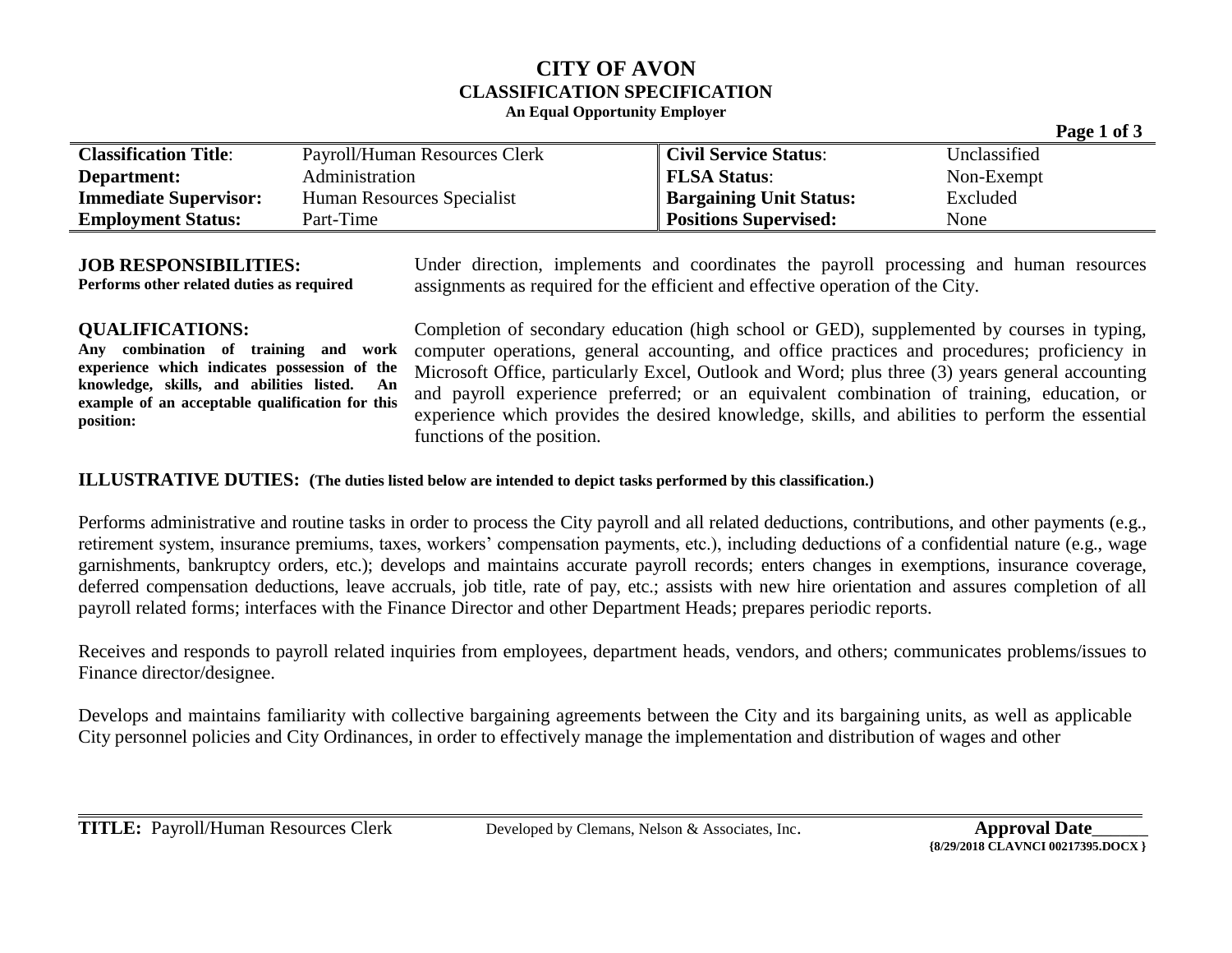# **CITY OF AVON CLASSIFICATION SPECIFICATION An Equal Opportunity Employer**

**Classification Title: Payroll/Human Resources Clerk Page 2 of 3**

compensation (e.g., health insurance waivers, educational stipends, longevity payments, etc.) paid to bargaining unit employees nonbargaining unit employees.

Serves as the City's primary contact and liaison with the Ohio Police and Fire Pension Fund (OPFPF) and the Ohio Public Employees Retirement System (OPERS).

Assists the Human Resources Specialist in the monitoring and processing of Workers' Compensation claims, including the management of all related records/documents (e.g., confidential records, medical records).

Assists the Human Resources Specialist in the administration of Family and Medical Leave to qualifying employees, including the dissemination and maintenance of all related records/documents (e.g., forms, confidential records, medical records).

Assists the Human Resources Specialist in the maintenance and improvement of an organized, secure, personnel filing system (e.g., paper and electronic storage).

Compiles or assists with the compilation of confidential financial information, statistics, and other data for use in labor negotiations and contract administration; prepares summaries and reports; prepares/assists with preparation of costing of labor proposals; etc.

Remains informed of current developments and procedures pertinent to duties; participates in staff development activities; attends staff meetings and administrative conferences.

Performs clerical, support and general accounting functions to assist in the efficient operation of the Human Resources area as needed. Prepares and maintains accurate records, reports, and other documentation.